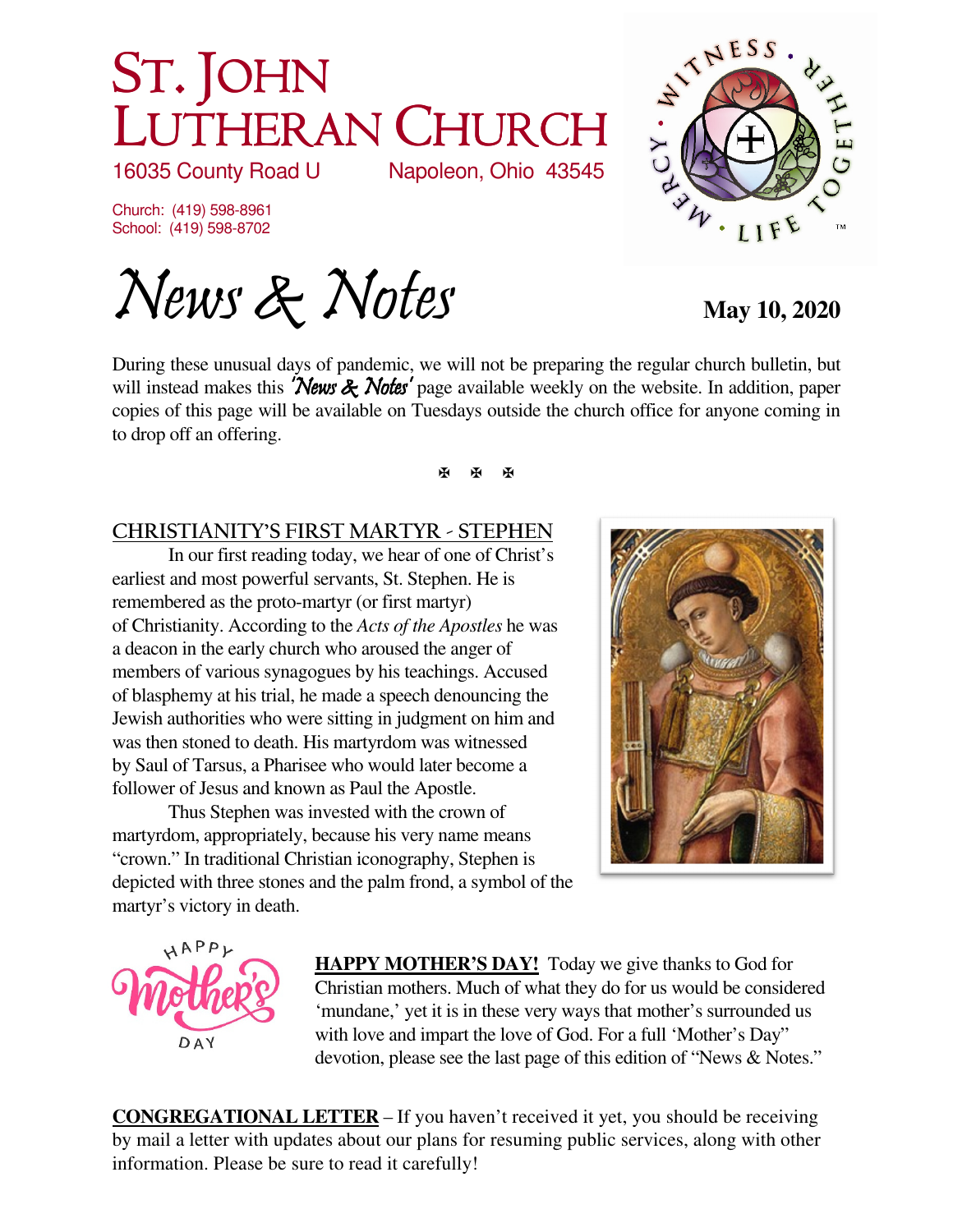**CONFIRMATION 2020** – Like everything these days, our plans for the Confirmation of our 2020 catechumens have been altered. Normally we would have the Rite of Confirmation on the  $3<sup>rd</sup>$  Sunday of May, but because of uncertainty about when we'll get back to worship, and to allow enough time for preparation, **the date for Confirmation has been moved back three weeks to Sunday, June 7th** .

#### **COMMUNITY SERVICE PROJECT UPDATE**

The St. John "Maskateers" have been hard and work, and their project of sewing protective face masks for the community, to be distributed by the Henry County Health Department, is nearly complete. They will have sewn some 300 of these masks. What a joy it is to be a blessing to the community in this way.

Now the "Maskateers" are turning their attention to Phase 2 of this

project, sewing masks for our own congregation, so that when we resume public services, everyone will have access to a mask. Thanks again to this group of ladies for their dedication and service.

**2019 CHURCH'S ANNUAL REPORT:** The 2019 Annual Report is now available. Thank you for your patience. Copies can be picked up from the table outside the office or on the desk in the narthex. There will be more printed and available next Tuesday. Thanks to everyone for your information submitted to be included in this report.

### **PORTALS OF PRAYER BOOKLETS**

- Booklets for the second quarter (April-June) are available for you to pick up outside the church office.
- OR, on Facebook, search 'Portals of Prayer' and head to their page for each day's devotion.
- For many fantastic materials that *Concordia Publishing House* is making freely available during this time, go to **cph.org** and click the purple **"For Home, Browse Resources"** link. You will find links for many resources that are normally available by subscription only:
	- o **'My Devotions'** devotions for teens
	- o **'Happy Times'** magazine for children, the April/May issue
	- o **'Family Time'** devotions for families with children
	- o **'Today's Light'** (April issue) for a more in-depth consideration of daily Scripture readings
	- o **'Lutheran Life'** online flip book (Spring issue) with many wonderful, articles for spiritual growth
	- o **'Lutheran Witness'** (special issue) with exceptional articles for expanding your mind
	- o **'CPH Music'** links on either Spotify or Amazon Music

### **ONLINE SERVICES FROM ST. JOHN**

- Online services will be made available on **Sundays by 9:00 a.m.**
- Be sure to access the service PDF files so that you can follow along with each service
- Links for all these worship resources will be made available on **sjl.org** and on our Facebook page.



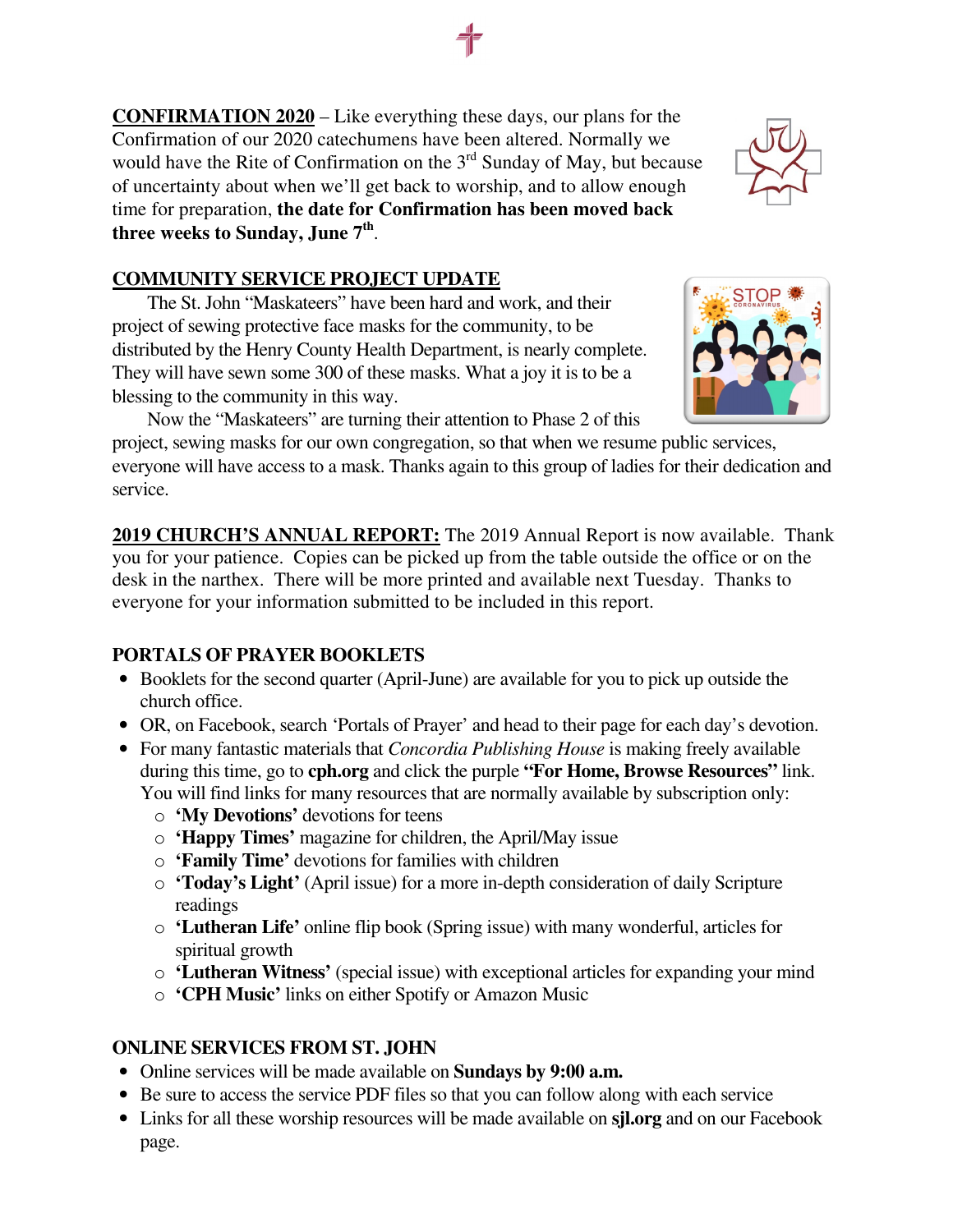#### **MATTERS FOR PRAYER** – Please keep these people in your prayers:

- Shut-Ins: *Norma Damman, Renetta Homan,* and *Lester Rabe*
- *Melba Elling,* and *Lorna Von Deylen*, at Genacross Lutheran Home
- *Evelyn Rohrs* and *Arlene Gerken,* at Assisted Living Genacross Lutheran Home
- *Harold Behrmann,* at Fulton Manor Wauseon
- *Donald Badenhop,* now residing at Vancrest Assisted Living Holgate
- *Donald Landry,* residing at the Ohio Veteran's Home, Sandusky
- Armed Services: *Justin Atkinson, Jason Rohrs*, *Emily Schroeder, Connor Gerken, Seth Handy, Nathan Nemoyer, Jared Dishop*
- *Dale VonDeylen,* brother of Deb Durham and Dave VonDeylen, who is currently undergoing cancer treatments

**CONGRATUALTIONS AND BEST WISHES**! On Sat., May 2, 2020, *Brandon Jackman* and *Kayla Damman* were united in marriage at St. John in a private family ceremony. This was 72 years to the day that Kayla's grandparents, Victor & Marie Damman were married also. Brandon and Kayla had to adjust many of their wedding plans, but not even the pandemic could stop them from becoming husband and wife. May God bless Mr. & Mrs. Jackman in their life together!

| <b>FINANCIAL FACTS:</b> | Home Fund  | Synod & Missions | <b>Building Fund</b> |
|-------------------------|------------|------------------|----------------------|
| Weekly Need             | \$9,792.78 | \$500.00         | \$961.54             |
| Rec'd 05/03/20          | \$8,620.00 | \$30.00          | \$150.00             |

**OFFERINGS DURING THIS TIME** – The gifts of God's people are essential to the continuation of ministry. There are three ways we suggest giving your gifts…

- Use our new '**Give Now'** online giving page a link is on our website
- Mail your offerings to the church
- Drop off your offerings on Tuesdays, 9 a.m. to noon, outside the church office

**More detailed information is available on the "Sustaining Ministry" document online.** 

**GETTING BACK TO WORSHIP** – At the last meeting of the Church Council and Elders it was decided that we would target the first week of June to resume public worship services as follows:

- **Thursday, June 4th at 7:00 p.m.**
- **Sunday, June 7th at 8:30 and 10:00 a.m.**



By having three identical services each week, we hope to keep our numbers down at any one service, to better conform to government guidelines for group gatherings. In the letter to the congregation, you can read about many protocols we are putting in place to help mitigate the spread of viruses.

In addition, we will continue to make service recordings available on Sunday mornings by 9:00 a.m. We will record the Thursday evening service for that purpose.

Also, we are purchasing an FM transmitter so that we can broadcast services to the parking lot. This will permit people at higher risk, as well as those who are initially uncomfortable with public gatherings, to come to the church and listen to the service on their car the radios. If we need to restrict the number of people gathered for worship, the overflow crowd could listen this way as well.